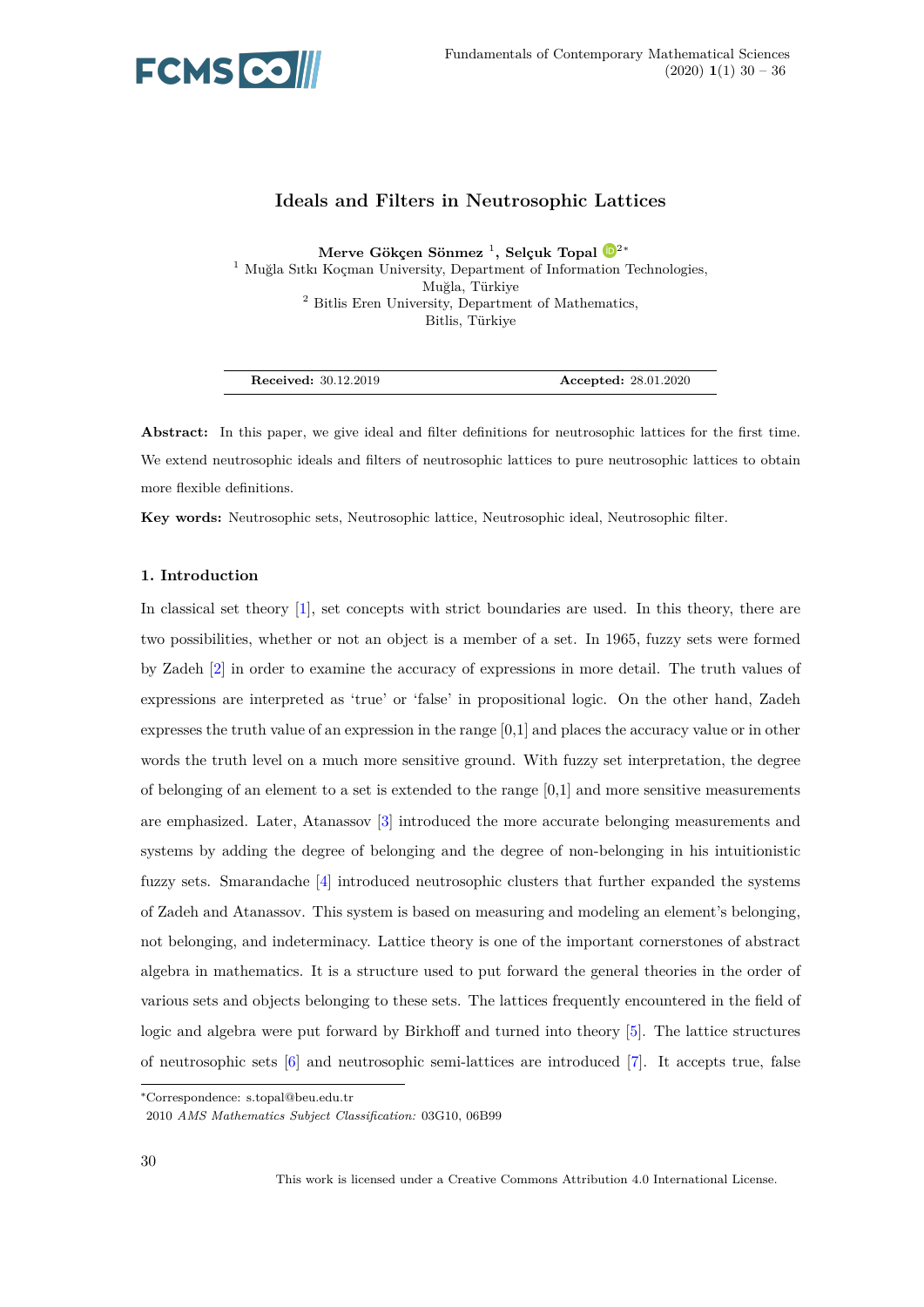and indeterminacy expressions of these lattices as elements. Since the working date of this type of lattices is very new, it does not have a wide literature network. On the other hand, since there are only two studies on the properties of these lattices, the topic has many features that can be improved. The purpose of this paper is to examine the lattices of neutrosophic clusters in detail. In particular, the properties of filters and their ideals will be examined.

#### **2. Fundamental Definitions**

In this section, basic definitions will be given. All definitions in this section are taken from lattice theory [5].

**Definition 2.1** *Let P be a set. If the following properties are provided for each x, y, z element in*  $P$ *, t[he](#page-6-4) binary* " $\leq$ " *relation defined on the set*  $P$  *is called partial ordering.* 

- $(i)$   $x \leq x$  *(Reflexive)*,
- *(ii) if*  $x \leq y$  *and*  $y \leq x$  *then*  $y = x$  *(Antisymmetric),*
- *(iii) if*  $x \leq y$  *and*  $y \leq z$  *then*  $x \leq z$  *(Transitive).*

*The set P is also called a partially ordered set (poset) and is represented by*  $(P, \leq)$ *.* 

**Definition 2.2** *Let P be a poset and*  $S \subseteq P$ *. An element x in P is said to be an upper bound for a subset S of X if for every u in S*, *we have*  $u \leq x$ *. Similarly, a lower bound for a subset S is an element l such that for every s in*  $S$ ,  $l \leq s$ . If there *is an upper bound and a lower bound for P, then the poset is said to be bounded. The set of upper bounds of S denoted by S <sup>u</sup> and the* set of lower bounds of  $S$  denoted by  $S^l$ :

$$
Su = \{x \in P; \forall s \in S, s \le x\}
$$

$$
Sl = \{x \in P; \forall s \in S, \le s\}
$$

**Definition 2.3** Let P be a poset and  $S \subseteq P$ . If  $S^u$  has a smallest element, then this element is *called the smallest upper bound (or supremum) of S* and *is denoted by*  $supS = \vee S$ . Equivalently,

- *(i)*  $x$  *is an upper bound of*  $S$ ,
- *(ii) for every upper bound y of*  $S$ , *if*  $x \leq y$ , *then*  $x$  *is the smallest upper bound of*  $S$ .

*If*  $supS$  *exists, then it is unique. Particularly, if*  $S = \{x, y\}$ *, then*  $sup\{x, y\}$  *is denoted by*  $sup\{x, y\} = x \vee y$ .

**Definition 2.4** Let P be a poset and  $S \subseteq P$ . If  $S^l$  has a greatest element, then this element is *called the greatest lower bound (or infimum) of*  $S$  *and is denoted by*  $infS = \land S$ . Equivalently,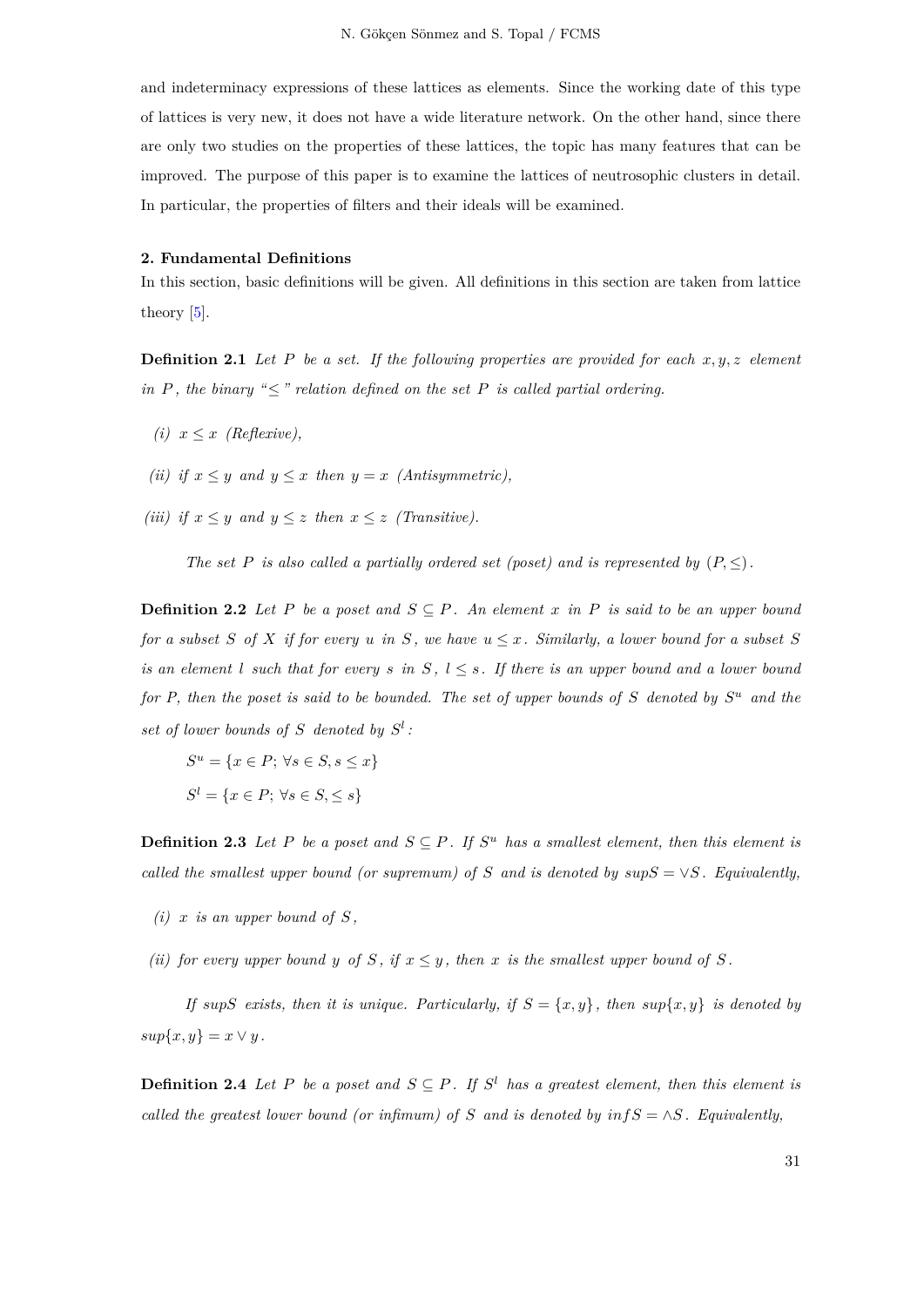- $(i)$  *x is an lower bound of*  $S$ ,
- *(ii) for every lower bound y of S*, *if*  $y \leq x$ , *then x is the greatest lower bound of S*.

*If infS exists, then it is unique. Particularly, if*  $S = \{x, y\}$ *, then*  $\inf\{x, y\}$  *is denoted by*  $inf\{x, y\} = x \wedge y$ .

**Definition 2.5** *Let*  $(L, \leq)$  *be a poset. If for all*  $x, y \in L$  *sup*{ $x, y$ } *and*  $inf\{x, y\}$  *exist, then* (*L, sup, inf*) *is called a lattice.*

**Definition 2.6** *Let A be a lattice and*  $B \subseteq A$ *. If B is closed under the operation defined over A, then B is called a sublattice.*

**Definition 2.7** *Let L be a lattice. A nonempty subset K of L is called an ideal if*

- *(i)*  $K$  *is a sublattice of*  $L$ *,*
- $(iii)$   $a \in K, b \in L, a \vee b \in K$  *imply*  $b \in K$ .

**Definition 2.8** Let L be a lattice. If  $x \wedge a \in F$  for all  $x \in F$  and for all  $a \in L$ , then F sublattice *is a filter of L.*

**Definition 2.9** Let L be a lattice. If  $x \lor a \in I$  for all  $x \in I$  and for all  $a \in L$ , then I sublattice *is an ideal of L.*

#### **3. Neutrosophic Definitions**

In this section, basic definitions of neutrosophic lattices and some explanatory examples will be given. Definitions are underlined from the paper neutrosophic lattices [6].

**Definition 3.1** Let  $N(P)$  be a poset and  $0, 1, I, 1 + I \in N(P)$ .  $max\{x, y\}$ ,  $min\{x, y\} \in N(P)$  are *defined max and min [e](#page-6-5)lements on*  $N(P)$ *, respectively.* 0 *is the smallest element and*  $I \cup 1 = 1 + I$ *is the largest element.* (*N*(*P*)*, min, max*) *is called a neutrosophic lattice.*

**Example 3.2** Let  $N(P) = \{0, 1, I, 1 + I, a, aI\}$  be a poset and  $N(P)$  be a neutrosophic lattice. *N*(*P*) *is represented by a Hasse neutrosophic diagram as in Figure 1.*

**Example 3.3** Figure 2 shows  $N(P) = \{0, 1, I, 1 + I, a_1, a_2, a_1I, a_2I\}$  is a neutrosophic lattice.

**Example 3.4**  $N(P) = \{0, 1, I, I \cup 1\}$  *neutrosophic lattice is the smallest neutrosophic lattice.*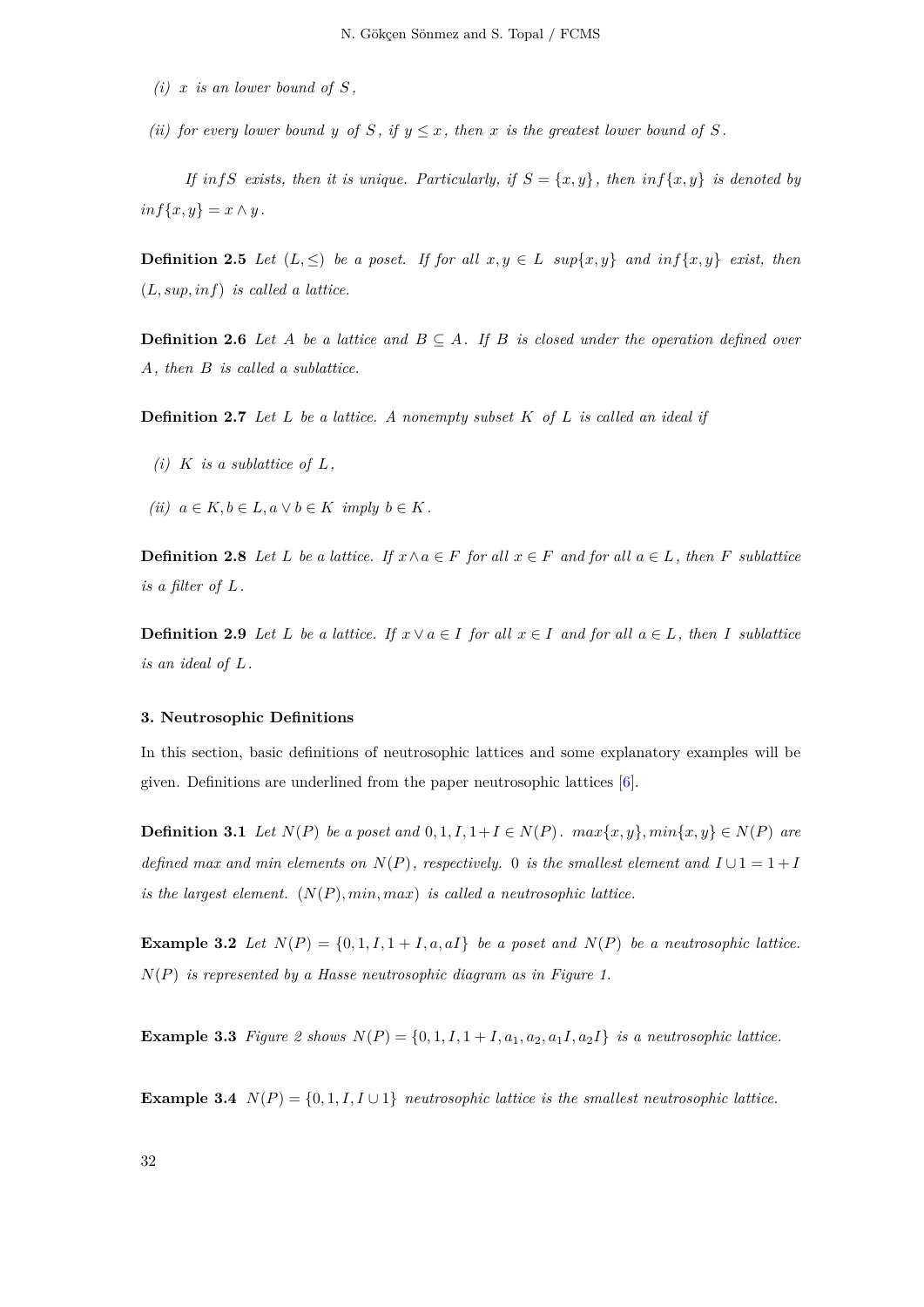

Figure 1: A Hasse neutrosophic diagram



Figure 2: A Hasse neutrosophic diagram of Example 3.3



Figure 3: A Hasse neutrosophic diagram of Example 3.4

**Example 3.5** Figure 4 shows neutrosophic lattice  $N(P) = \{0, 1, a_1, a_2, a_1I, a_2I, I, 1 \cup I\}$  with  $1 > a_1 > a_2 > 0.$ 



Figure 4: A Hasse neutrosophic diagram of Example 3.5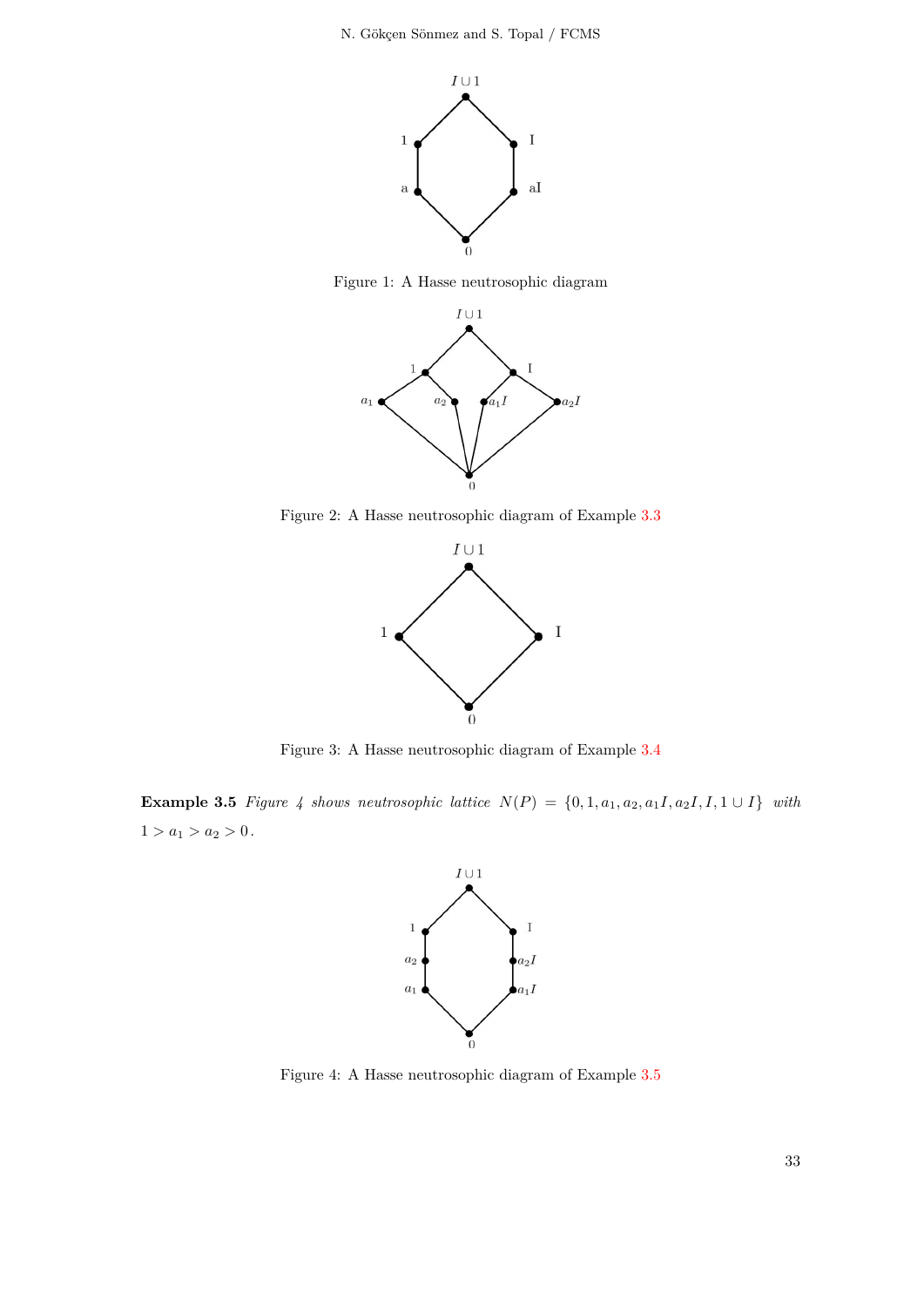**Example 3.6** Let  $N(P) = \{0, 1, I, 1 + I, a_1, a_2, a_3, a_4, a_1, a_2, a_3, a_4, a_1\}$  be a neutrosophic lattice. *If*  $i \neq j, 1 \leq i, j \leq 4$  *then*  $a_i$  *and*  $a_j$  *are incompatible.* 



Figure 5: A Hasse neutrosophic diagram of Example 3.6

#### **4. Neutrosophic Ideals and Filters**

In this section we give new definitions for neutrosophic lattices and prove some fundamental theorems for the definitions.

**Definition 4.1** *Let N be a neutrosophic lattice and F be a neutrosophic sublattice. If*  $x \wedge y \in F$ *for all*  $x \in N$  *and for all*  $y \in F$ *, then F is called a neutrosophic filter.* 

**Theorem 4.2** *Every neutrosophic lattice is the neutrosophic filter itself.*

**Proof** Suppose *N* is a neutrosophic lattice and *F* be a neutrosophic filter. From the definition, it is clear that  $F \subseteq N$ . Now we show that  $N \subseteq F$ .

(i) Suppose  $N = \{1 + I, 1, I, 0\}$ . *F* must be  $\{1 + I, 1, I, 0\}$  since a neutrosophic filter *F* is also a neutrosophic lattice. Therefore,  $N = F$ . (ii) Suppose  $N = \{1 + I, 1, I, 0, a_i, a_i I\}$  ( $1 \le i \le n$ ) and  $a_iI \in F$  but  $a_i \notin F$ .  $a_i$  must be in F since  $a_iI \in F$  and F is a neutrosophic lattice. On the other hand,  $a_iI$  must be in *F* since  $a_i \in F$  and *F* is a neutrosophic lattice. Therefore,  $N = F$ .  $\Box$ 

**Definition 4.3** *Let N be a neutrosophic lattice and L be a neutrosophic sublattice. If*  $x \vee y \in L$ *for all*  $x \in N$  *and for all*  $y \in L$  *then*  $L$  *is called a neutrosophic ideal.* 

**Theorem 4.4** *The neutrosophic ideal of every neutrosophic lattice is itself.*

**Proof** Suppose *N* be a neutrosophic lattice and *L* be a neutrosophic ideal of *N* .

(i) Suppose *N* is  $\{1+I,1,I,0\}$ . *L* must be  $\{1+I,1,I,0\}$  since neutrosophic ideal *N* is also a neutrosophic lattice. Therefore,  $N = L$ .

(ii) Suppose  $N = \{1+I, 1, I, 0, a_i, a_iI\}, (1 \leq i \leq n)$  and  $a_iI \in L$  but  $a_i \notin L$ . Since  $a_iI \in L$ and *L* is a neutrosophic lattice,  $a_i \in L$  must hold. On the other hand,  $a_i I \in L$  must hold since  $a_i \in L$  and *L* is a neutrosophic lattice. Therefore,  $N = L$ .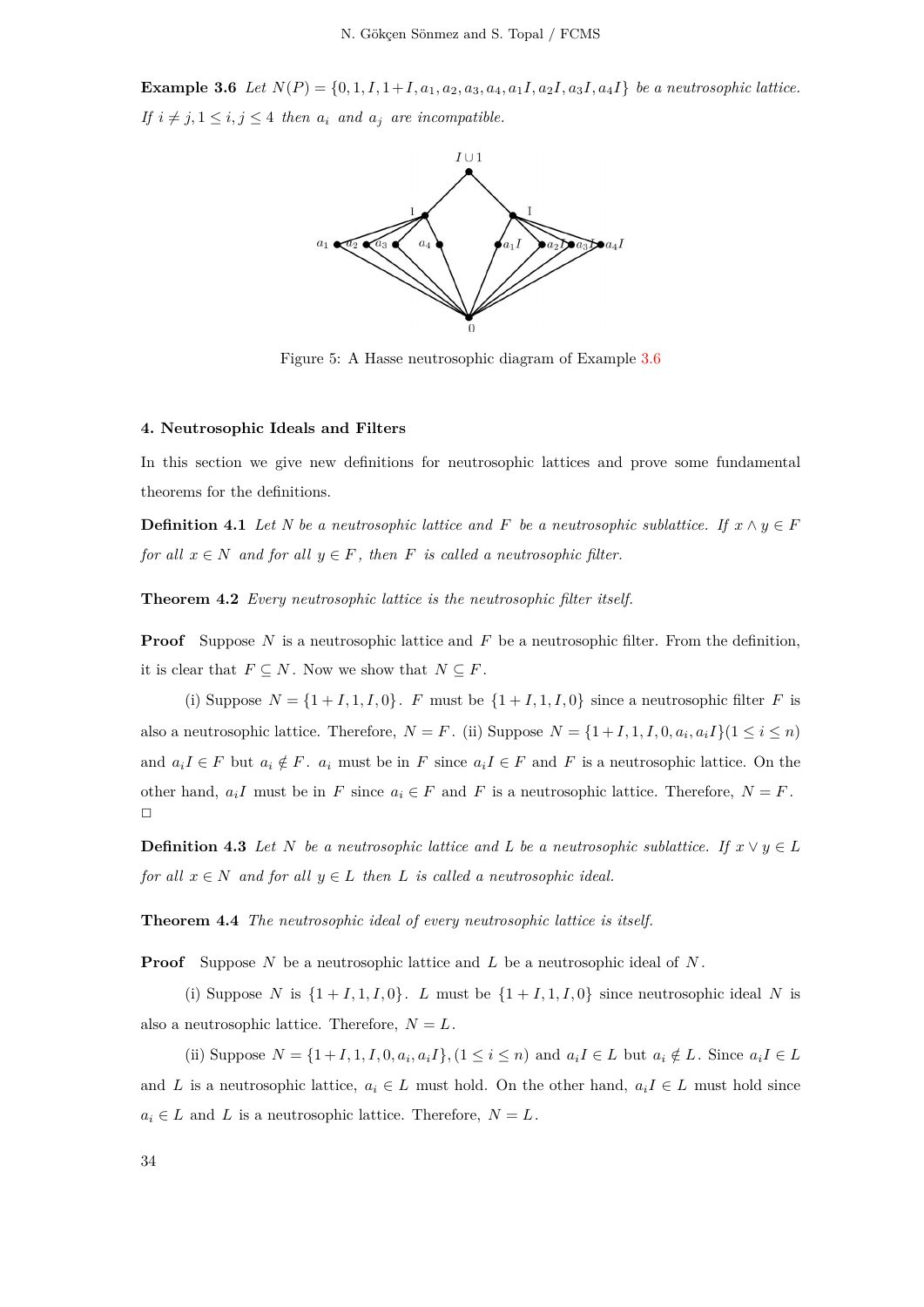**Remark 4.5** *As can be seen the above, the definitions of neutrosophic ideal and filter are not flexible definitions to improve new properties and structures. For this reason, we will use the definition of pure neutrosophic lattice to give more flexible neutrosophic filter and ideal definitions.*

<span id="page-5-0"></span>**Definition 4.6** *A neutrosophic lattice only has neutrosophic coordinates, or if its coordinates other than* 0 *are neutrosophic, it is a pure neutrosophic lattice [6].*



Figure 6: A Hasse neutrosophic diagram of Definition 4.6

The lattice shown in Figure 6 is a pure neutrosophic lattice but it is not a neutrosophic lattice. On the other hand, Figure 6 is a pure neutrosophic lattice of the [neu](#page-5-0)trosophic lattice in Figure 5.

**Definition 4.7** *Let N be a neutrosophic lattice and F be a pure neutrosophic sublattice. If*  $x \wedge y \in F$  *for all*  $x \in N$  *and for all*  $y \in F$ *, then F is called a neutrosophic pure filter of N* .

**Example 4.8** Let  $N(P) = \{0, 1, I \cup 1, a_1, a_2, a_3, a_4, a_1I, a_2I, a_3I, a_4I, I\}$  be a neutrosophic lattice.  $F = \{0, a_2I, a_3I, a_4I, I\}$  *is a pure neutrosophic sublattice. On the one hand, F is a filter and so is a pure neutrosophic filter.*

**Definition 4.9** *Let*  $N$  *be a neutrosophic lattice and*  $L$  *be a pure sublattice. If*  $x \vee y \in L$  *for all*  $x \in N$  *and for all*  $y \in L$ *, then L is called a neutrosophic pure ideal of N*.

<span id="page-5-1"></span>In Definition 4.9, the only neutrosophic subideal containing element 0 must also be the lattice itself.

**Corollary 4.10** *Ev[ery](#page-5-1) neutrosophic filter is a pure neutrosophic filter, but not vice versa.*

**Corollary 4.11** *Every neutrosophic ideal is a pure neutrosophic ideal, but not vice versa.*